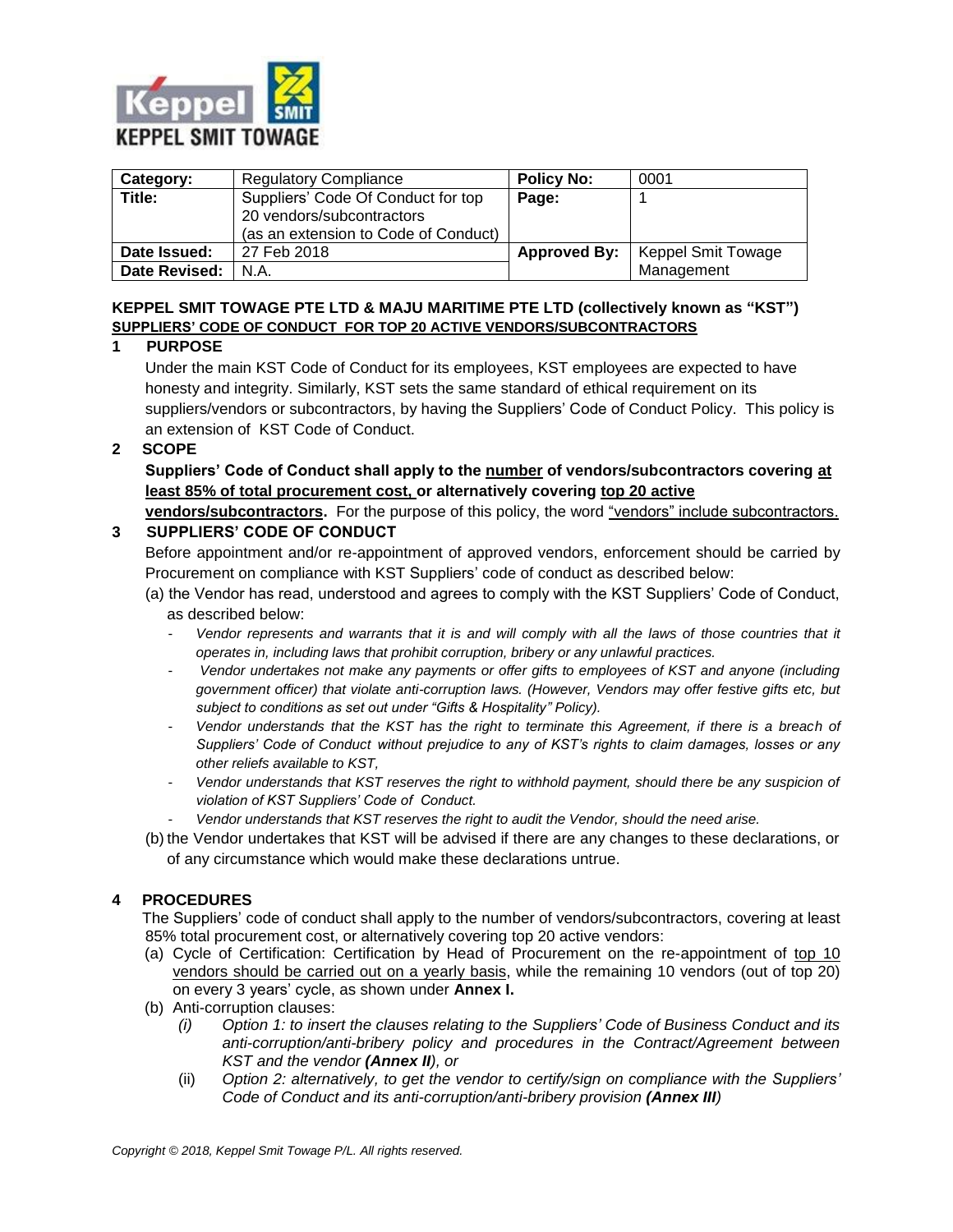

| Category:     | <b>Regulatory Compliance</b>                                                                            | <b>Policy No:</b> | 0001                                     |
|---------------|---------------------------------------------------------------------------------------------------------|-------------------|------------------------------------------|
| Title:        | Suppliers' Code Of Conduct for top<br>20 vendors/subcontractors<br>(as an extension to Code of Conduct) | Page:             |                                          |
| Date Issued:  | 27 Feb 2018                                                                                             |                   | <b>Approved By:</b>   Keppel Smit Towage |
| Date Revised: | N.A.                                                                                                    |                   | Management                               |

**Annex I**

**Certification\* by Head of Procurement on Appointment of approved vendor**

**To be completed by Head of Procurement**

**---------------------------------------------------------------------------------------------------------------------------------**

Appointment of vendor: \_\_\_\_\_\_\_\_\_\_\_\_\_\_\_\_\_\_\_\_\_\_\_\_\_\_\_\_\_\_\_\_\_\_\_ \_\_\_\_\_\_\_\_\_\_\_\_

Name of vendor

We have reviewed the above-named vendor's credential by conducting background check and assess whether this selection/re-appointment as Keppel Smit Towage Pte Ltd and Maju Maritime Pte Ltd (collectively known as "**KST**")'s vendor is in compliance with the KST Suppliers' Code of Conduct and its anti-corruption & anti-bribery policies and procedures.

#### **Based on work done, this selection/re-appointment as KST's approved vendor is**

## **APPROVED / PENDING / NOT APPROVED (delete whichever not applicable)**

| Remarks:                                                                                                                                                                                                                                           |           |
|----------------------------------------------------------------------------------------------------------------------------------------------------------------------------------------------------------------------------------------------------|-----------|
| Signature:<br><u>and the community of the community of the community of the community of the community of the community of the community of the community of the community of the community of the community of the community of the community</u> | Date:     |
| Name:                                                                                                                                                                                                                                              | Position: |

 **\* Note:** Certification Cycle - top 10 vendors on yearly basis & remaining 10 vendors (out of top 20) on every 3years' cycle.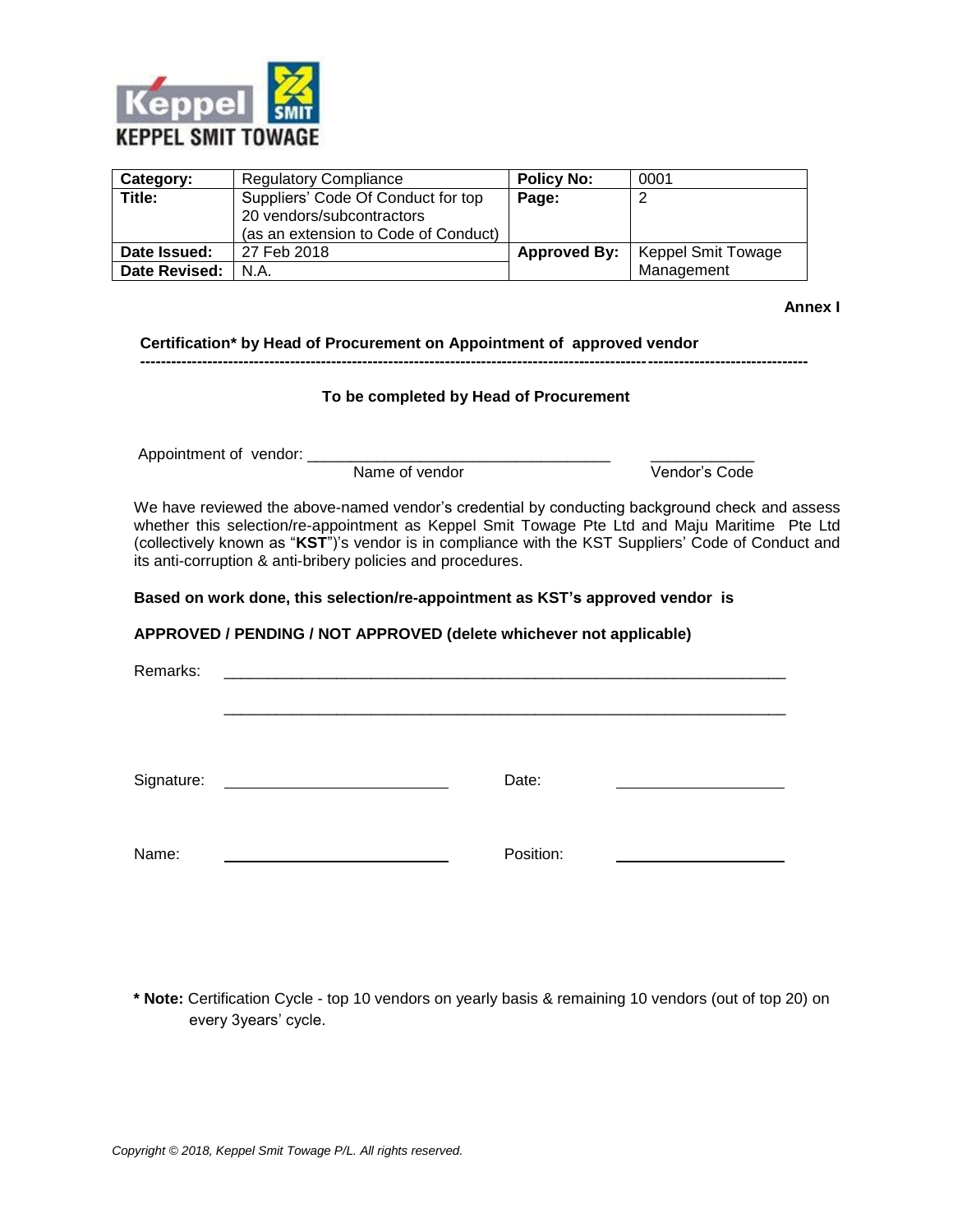

| Category:     | <b>Regulatory Compliance</b>         | <b>Policy No:</b>   | 0001                      |
|---------------|--------------------------------------|---------------------|---------------------------|
| Title:        | Suppliers' Code Of Conduct for top   | Page:               |                           |
|               | 20 vendors/subcontractors            |                     |                           |
|               | (as an extension to Code of Conduct) |                     |                           |
| Date Issued:  | 27 Feb 2018                          | <b>Approved By:</b> | <b>Keppel Smit Towage</b> |
| Date Revised: | N.A.                                 |                     | Management                |

**Annex II**

## **Option 1: Insertion of Anti-corruption clauses in Approved Vendor's Agreement**

Procurement/Purchasing could arrange to insert anti-corruption clauses in the written agreement between the KST and approved vendor that:

- (a) the Vendor has read, understood and agrees to comply with the Keppel Smit Towage Pte Ltd and Maju Maritime Pte Ltd (collectively known as "KST") Suppliers' Code of Conduct, as described below:
	- *(i) Vendor represents and warrants that it is and will comply with all the laws of those countries that it operates in, including laws that prohibit corruption, bribery or any unlawful practices.*
	- *(ii) Vendor undertakes not make any payments or offer gifts to employees of KST and anyone (including government officer) that violate anti-corruption laws.*
	- *(iii)Vendor understands that the KST has the right to terminate this Agreement, if there is a breach of Suppliers' Code of Conduct without prejudice to any of KST's rights to claim damages, losses or any other reliefs available to KST,*
	- *(iv) Vendor understands that KST reserves the right to withhold payment, should there be any suspicion of violation of KST Suppliers' Code of Conduct.*
	- *(v) Vendor understands that KST reserves the right to audit the Vendor, should the need arise.*
- (b) the Vendor undertakes that KST will be advised if there are any changes to these declarations, or of any circumstance which would make these declarations untrue.